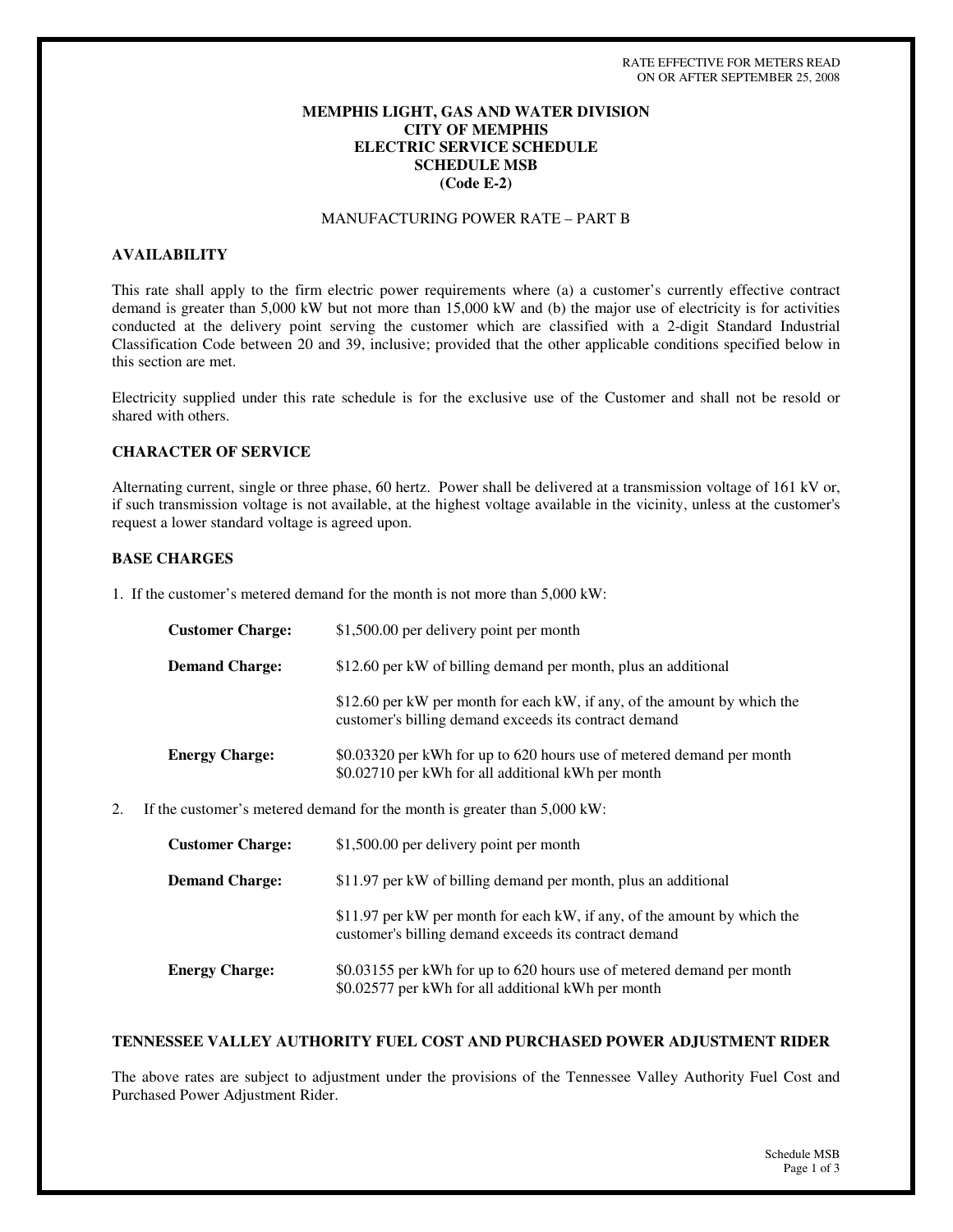### **ADJUSTMENT**

The base demand and energy charges shall be increased or decreased in accordance with the current Adjustment Addendum published by TVA. (In addition, such charges shall be increased or decreased to correspond to increases or decreases determined by TVA in the value of the hydro generation benefit allocated to residential customers.)

### **FACILITIES RENTAL CHARGE**

There shall be no facilities rental charge under this rate schedule for delivery at bulk transmission voltage levels of 161 kV or higher.

For delivery at less than 161 kV, there shall be added to the customer's bill a facilities rental charge. This charge shall be  $$.38$  per kW per month except for delivery at voltages below 46 kV, in which case the charge shall be  $$.97$ per kW per month for the first 10,000 kW and \$.76 per kW per month for the excess over 10,000 kW. Such charge shall be applied to the higher of (1) the highest billing demand established during the latest 12-consecutive-month period or (2) the customer's currently effective contract demand and shall be in addition to all other charges under this rate schedule, including minimum bill charges.

# **REACTIVE DEMAND CHARGES**

If the reactive demand (in KVAR) is lagging during the 30-consecutive-minute period beginning or ending on a clock hour of the month in which the customer's highest metered demand occurs, there shall be added to the customer's bill a reactive charge of \$1.45 per KVAR of the amount, if any, by which the reactive demand exceeds 33 percent of such metered demand. If the reactive demand (in KVAR) is leading during the 30-consecutive-minute period beginning or ending on a clock hour of the month in which the customer's lowest metered demand (excluding any metered demands which are less than 25 percent of the highest metered demand) occurs, there shall be added to the customer's bill a reactive charge of \$1.14 per KVAR of the amount of reactive demand. Such charges shall be in addition to all other charges under this rate schedule, including minimum bill charges.

### **DETERMINATION OF DEMAND**

Division shall meter the demands in kW of all customers served under this rate schedule. The metered demand for any month shall be the highest average during any 30-consecutive-minute period beginning or ending on a clock hour of the month of the load metered in kW, and such amount shall be used as the billing demand, except that the billing demand for any month shall in no case be less than the sum of (1) 30 percent of the first 5,000 kW and (2) 40 percent of any kW in excess of 5,000 kW of the higher of the currently effective contract demand or the highest billing demand established during the preceding 12 months.

# **MINIMUM MONTHLY BILL**

The monthly bill under this rate schedule, excluding any facilities rental charges and any reactive charges, shall not be less than the sum of (1) the base customer charge, (2) the base demand charge, as adjusted (but excluding the additional portion thereof applicable to excess of billing demand over contract demand) applied to the customer's billing demand, and (3) the base energy charge, as adjusted, applied to the customer's energy takings.

Division may require minimum bills higher than those stated above.

#### **CONTRACT REQUIREMENT**

Division shall require contracts for all service provided under this rate schedule. The contract shall be for an initial term of at least 5 years and any renewals or extensions of the initial contract shall be for a term of at least 1 year. The contract shall have provision for termination after the initial term upon at least one year's written notice. After 10 years of service, any such contract for the renewal or extension of service may provide for termination upon not less than 4 months'written notice. The customer shall contract for its maximum requirements, which shall not exceed the amount of power capable of being used by customer, and Division shall not be obligated to supply power in greater amount at any time than the customer's currently effective contract demand. If the customer uses any